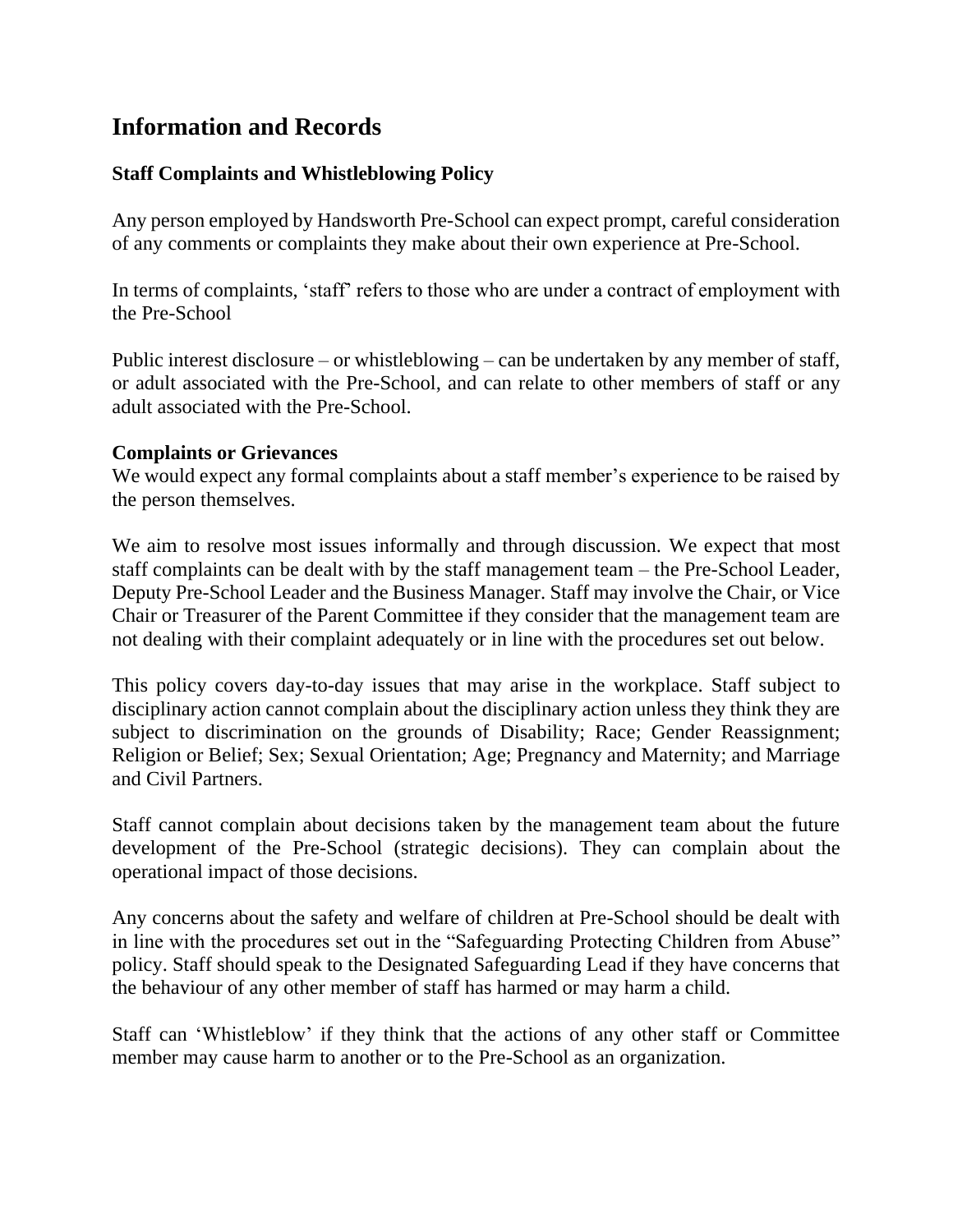# **Stage 1: Verbal or Informal Complaints**

Informal day-to-day issues should be discussed with the Pre-School Leader. Supervision meetings are held regularly and provide an opportunity for staff to raise any concerns about their role.

Staff should request a meeting with the Pre-School leader if an issue arises in between supervision meetings or if they feel they need a separate opportunity to discuss a specific concern. Meetings are noted, and each party is asked to sign the record of the meeting.

## **Stage 2: Written Complaints**

If the matter has not been resolved satisfactorily following an informal meeting, staff may put their complaint in writing. The complaints letter should be addressed to the Pre-School Leader.

If the concern is about the action of the Pre-School Leader, staff may go to another member of the Pre-School management team. This person will then lead the complaints procedure in line with the actions for the Pre-School Leader, set out below.

Within five working days of a complaints letter being received, the Pre-School Leader will confirm receipt in writing and will set out the next steps s/he will take and the timescale. Any timescales set will take account of Pre-School working hours, term dates and holidays and, if appropriate, the availability of the other staff members, the Chair/named members of the parent Committee whom it may be appropriate to consult. We also reserve the right to seek professional legal or other advice as necessary, which again may impact on how quickly we are able to respond.

Complaints may also be escalated to the Parent Committee at this point, if the Pre-School Leader (or whoever is dealing with the complaint) feels it is appropriate to do so.

## **Stage 3: Investigating Complaints and Complaints Meetings**

Once a written complaint has been received it may be necessary to investigate the details of the complaint. This may include holding separate meetings with the parties involved to find out more information or gain clarification of the issues. Pre-School may also seek external professional advice if necessary.

Once the complaint has been investigated, the staff member will be offered a meeting to discuss the complaint and the next steps.

The meeting will be scheduled during session time. The meeting will be attended by the Pre-School Leader and one other member of the Pre-School management team; or by one member of the management team and the Chair of the Committee (or their Committee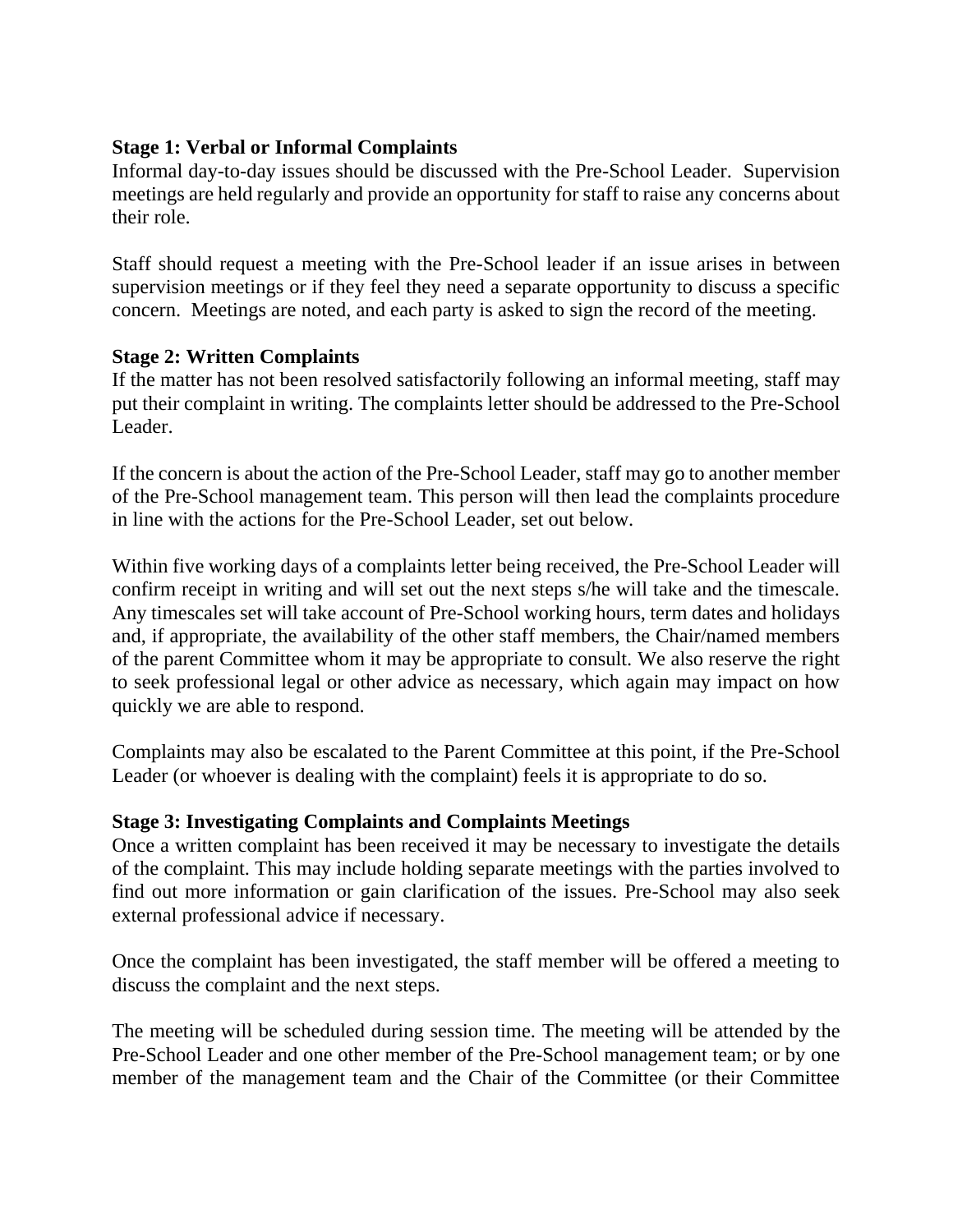nominee). Meetings will be held on the Pre-School premises during Pre-School hours (9am-12pm).

Staff members may have someone to accompany them to the meeting if they wish. This may be a representative from their trade union, another employee of the Pre-School not involved in the complaint, or another supporter. Names of attendees from the Pre-School and from the staff member should be informed in advance.

Discussion during the meeting will be noted and the outcomes recorded. All parties present at the meeting will be asked to sign the record of the meeting and will receive a copy of the signed version. Should the outcomes of the meeting be satisfactory to all, the signed record will signify that the complaints procedure has been completed. If follow-up action and/or subsequent meetings are required, this will be detailed in the notes of the meetings.

The Pre-School aims to ensure that further action to progress a complaint is taken promptly and within an agreed timescale. If the Pre-School Leader responds to a complaint only in writing, copies of all correspondence will be placed on file. The matter will be considered closed with the Pre-School Leader's response unless the parent responds again in writing.

## **Stage 4: Escalation and/or Mediation**

If it is proving impossible to resolve the complaint, the Pre-School Leader and/or the staff member may escalate the complaint to the Chair of the Committee. This should be done in writing.

If the Chair of the Committee (or their nominee) is already involved in the complaint, either party may propose the involvement of an external mediator. The person proposed as an external mediator should be acceptable to both parties, be able to listen to both sides and offer advice. The mediator has no legal powers but can help define the problem, review the action so far and suggest steps towards resolution. The mediator must work within Pre-School confidentiality and data protection policies.

The Chair/mediator will investigate the details of the complaint. S/he may hold separate meetings with the parties involved, if that is considered helpful. The Chair/mediator must keep an agreed written record of any meetings that are held and any advice he/she gives.

Once s/he has completed his/her investigations, the Chair/mediator will call a final meeting between the Pre-School Leader and the staff member. The purpose of this meeting is to offer the outcome of the investigation and to resolve the complaint. Discussion during the meeting will be noted and the outcomes recorded. All parties present at the meeting will be asked to sign the record of the meeting and will receive a copy of the signed version.

## **Public Interest Disclosure – Whistleblowing**

Staff may Whistleblow when they consider that the actions of others may cause harm to another person or to the organization. This excludes concerns relating to child protection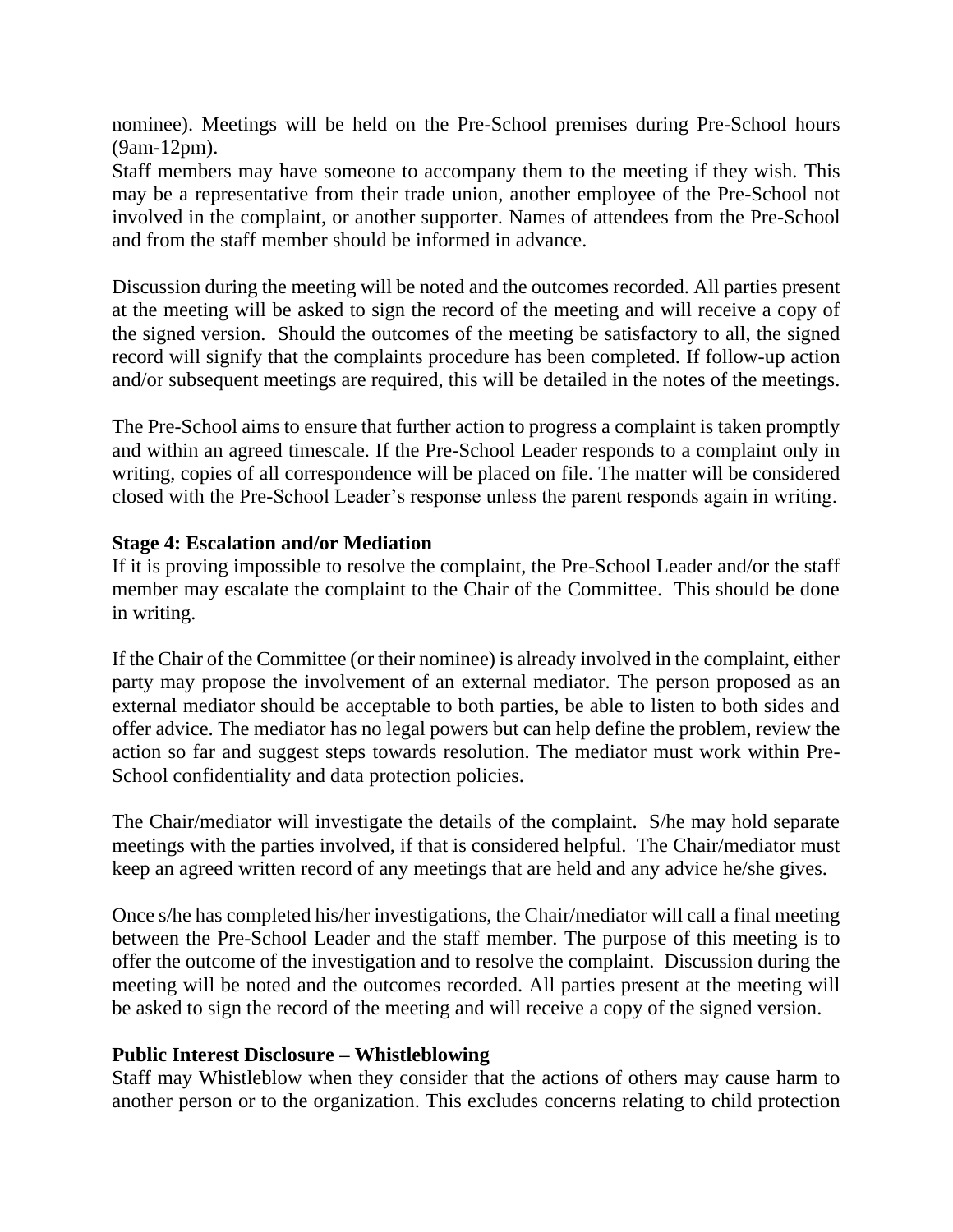which must be reported promptly to the Designated Safeguarding Lead, in line with the Safeguarding: Protecting Children from Abuse Policy.

The whistleblower should reasonably believe the information or allegation to be substantially true.

Whistleblowing relates to concerns that rarely have a direct personal impact on the whistleblower. If concerns relate personally to the staff member, they should follow the complaint/grievance procedure set out above.

Staff can whistle-blow on other employees of Pre-School, parents, volunteers, Committee members or any other adult with whom the Pre-School works regularly, should the member of staff have reason to believe that the actions of that person may be of detriment to the Pre-School and/or the welfare of the staff or children.

Actions that could result in whistleblowing include, but are not limited to:

- Activities that may result in criminal offences
- Failure to comply with legal obligations
- Health and safety risks
- Fraud or corruption
- Unauthorised use of Pre-School funds
- Breaches and abuses of Pre-School policies

Staff who raise a genuine concern under this policy will not be at risk of losing their job, nor will it influence any unrelated disciplinary action or redundancy procedures. Any bullying, harassment or victimization of the staff member making the disclosure will not be tolerated and will be dealt with promptly. This may include disciplinary proceedings for others who are considered to be bullying, harassing or victimizing the whistleblower.

Staff who knowingly or maliciously make untrue accusations may be subject to disciplinary proceedings and may be subject to gross misconduct.

Staff who Whistleblow are not protected from the outcomes of their actions if whistleblowing breaks the law. If this is the case, staff may be subject to criminal proceedings as a result of their disclosures.

## **Making a Public Interest Disclosure**

In the first instance, staff should raise their concerns with the Pre-School Leader. Concerns should be put in writing, if possible. If the member of staff is not comfortable putting their disclosure in writing, then they will be offered a meeting with the Pre-School Leader and/or another member of the management team.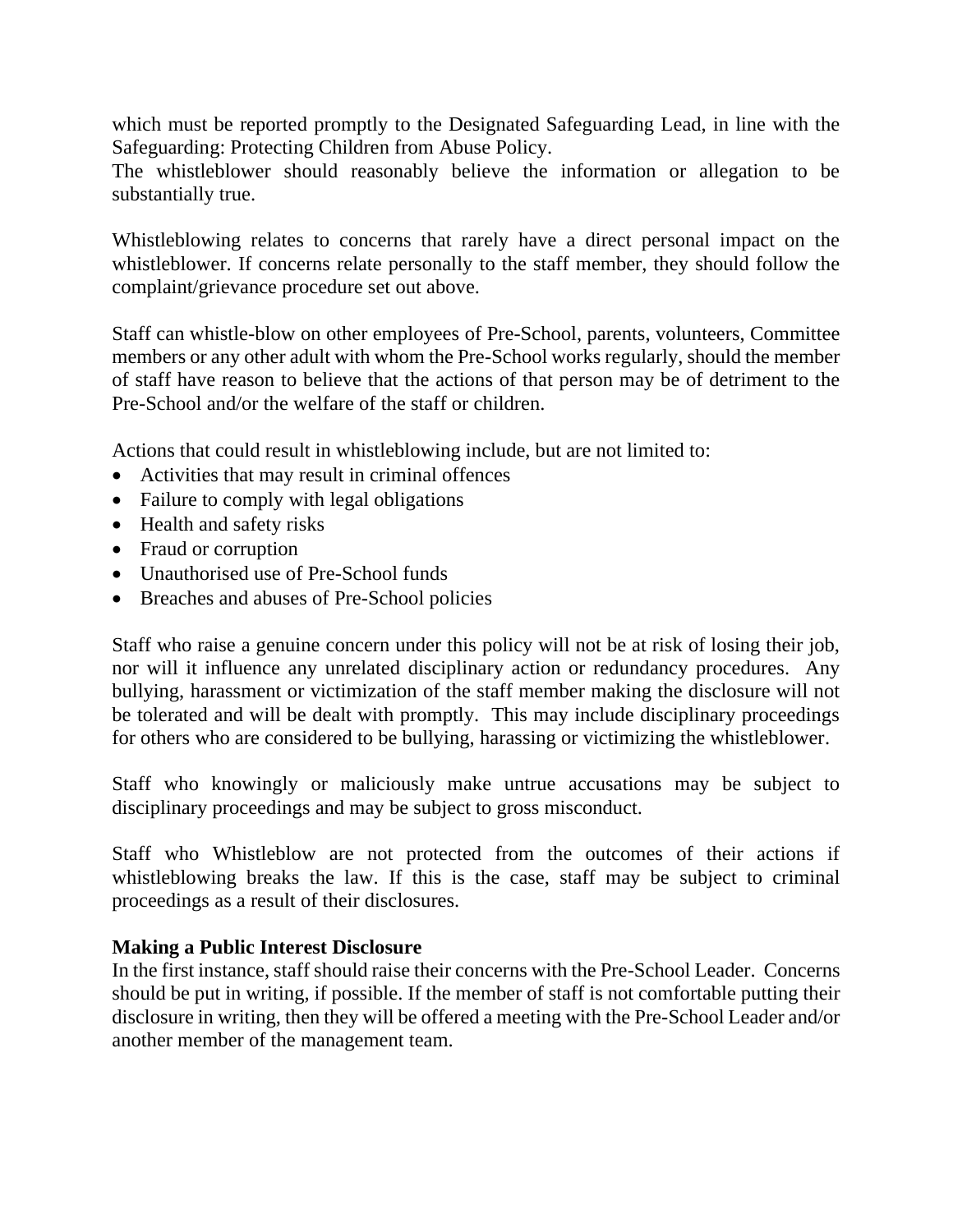Staff members may also ask their trades union representative to make the disclosure on their behalf. Staff may also contact Public Concern At Work's legal helpline on 020 7404 6609 for further advice.

Disclosures made to a legal advisor in the course of obtaining legal advice are protected under the Public Interest Disclosures Act.

Disclosures concerning a third-party person or organization should be made directly to the other organization or employer as appropriate.

Disclosures concerning the actions of the Pre-School Leader should be made in parallel to the Chair of the Committee, who is our nominated Committee lead for Whistleblowing, and one other member of the Pre-School management team who is not involved in the actions giving concern.

#### **Investigating a Public Interest Disclosure**

The Pre-School Leader will acknowledge the receipt of a public interest disclosure in writing. She will inform the Chair of the Committee, that a disclosure has been received.

The allegation will be investigated in line with the steps set out above for managing written complaints and complaints meetings. If the allegation relates to potential breaches of the law, referrals to other agencies may be made. If allegations relate to third parties, onward disclosures and/or investigations may be made. The Pre-School reserves the right to seek outside legal or other professional advice in responding to a disclosure and in setting out the next steps. Where matters are referred to other statutory bodies, we will follow their advice on the next steps.

## **Confidentiality and Data**

Matters concerning complaints and whistleblowing will be considered confidential unless they relate to child protection or possible breaches of the law. In these cases, we are required to pass on information to the Local Authority, the Police, other relevant statutory agencies, OFSTED etc, as appropriate.

Verbal complaints received by the Pre-School leader, and the subsequent actions agreed, may be noted by the Pre-School Leader and a copy held on file.

Any written complaints, public interest disclosures and subsequent actions taken and agreed will be noted and held on file for 7 years in line with our data protection policy. OFSTED, the Local Authority, and other statutory agencies may request to view the information held on the Pre-School's Complaints file.